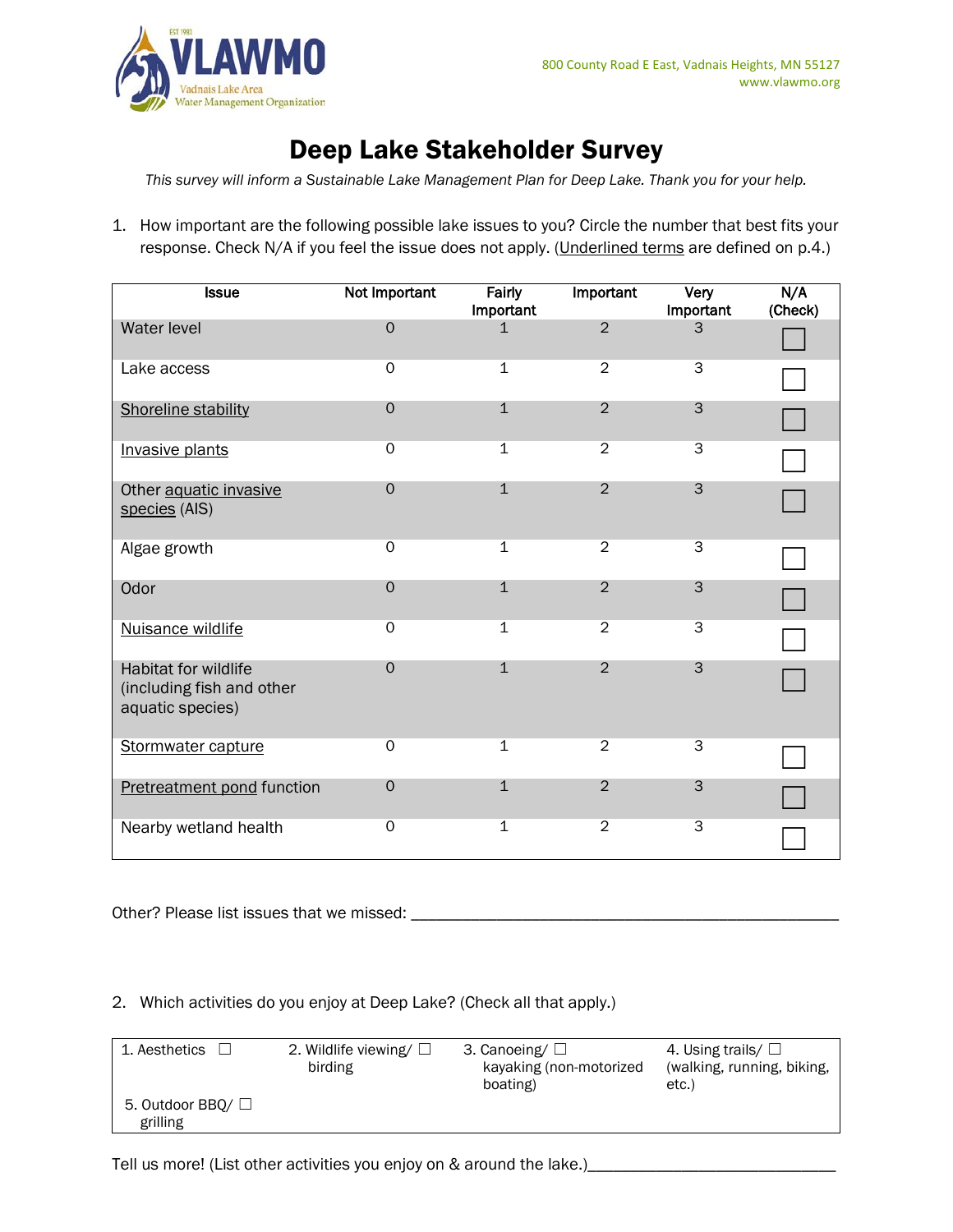3. How do you feel about the current quality of Deep Lake for activities you enjoy? Circle the number that best fits your response. Check N/A if the activity does not apply. Add activities from question #2 if you listed additional ones.

| <b>Topic</b>                                 | Poor<br>(Unable to enjoy) | Average<br>(Could be better) | <b>Excellent</b><br>(Ideal) | N/A |
|----------------------------------------------|---------------------------|------------------------------|-----------------------------|-----|
| Aesthetics                                   | 1                         | 2                            | 3                           |     |
| Wildlife viewing/birding                     | 1                         | $\overline{2}$               | 3                           |     |
| Canoeing/kayaking<br>(non-motorized boating) | $\mathbf{1}$              | 2                            | 3                           |     |
| Using trails                                 | $\mathbf 1$               | $\mathfrak{D}$               | 3                           |     |
| Outdoor BBQ/grilling                         | $\mathbf{1}$              | $\overline{2}$               | 3                           |     |
|                                              | 1                         | $\overline{2}$               | 3                           |     |
|                                              | $\mathbf{1}$              | $\mathfrak{D}$               | 3                           |     |
|                                              | 1                         | $\overline{2}$               | 3                           |     |

4. Which water-related priorities are most important to you? (Check up to 3. Fewer is just fine too.)

| 1. Water supply                                                | 2. Water pollution $\Box$   | 3. Threatened or impaired<br>groundwater $\square$ | 4. Threatened or impaired<br>surface water $\Box$ |
|----------------------------------------------------------------|-----------------------------|----------------------------------------------------|---------------------------------------------------|
| 5. Pollinators $\Box$                                          | 6. Local flooding $\square$ | 7. Wetland<br>conservation $\square$               | 8. Public education about<br>the watershed $\Box$ |
| 9. Data & research<br>to understand the<br>watershed $\square$ | 10. Invasive species $\Box$ | If other, list:<br>11. Other $\Box$                |                                                   |

## 5. Why does water matter to you? (Check all that apply.)

| 1. Scenery              | 2. Clean drinking $\square$<br>water | 3. Gardening/ $\square$<br>lawn care | 4. Wildlife habitat $\square$ |
|-------------------------|--------------------------------------|--------------------------------------|-------------------------------|
| 5. Recreation $\square$ | 6. Future generations $\square$      | 7. Other $\Box$ If other, list:      |                               |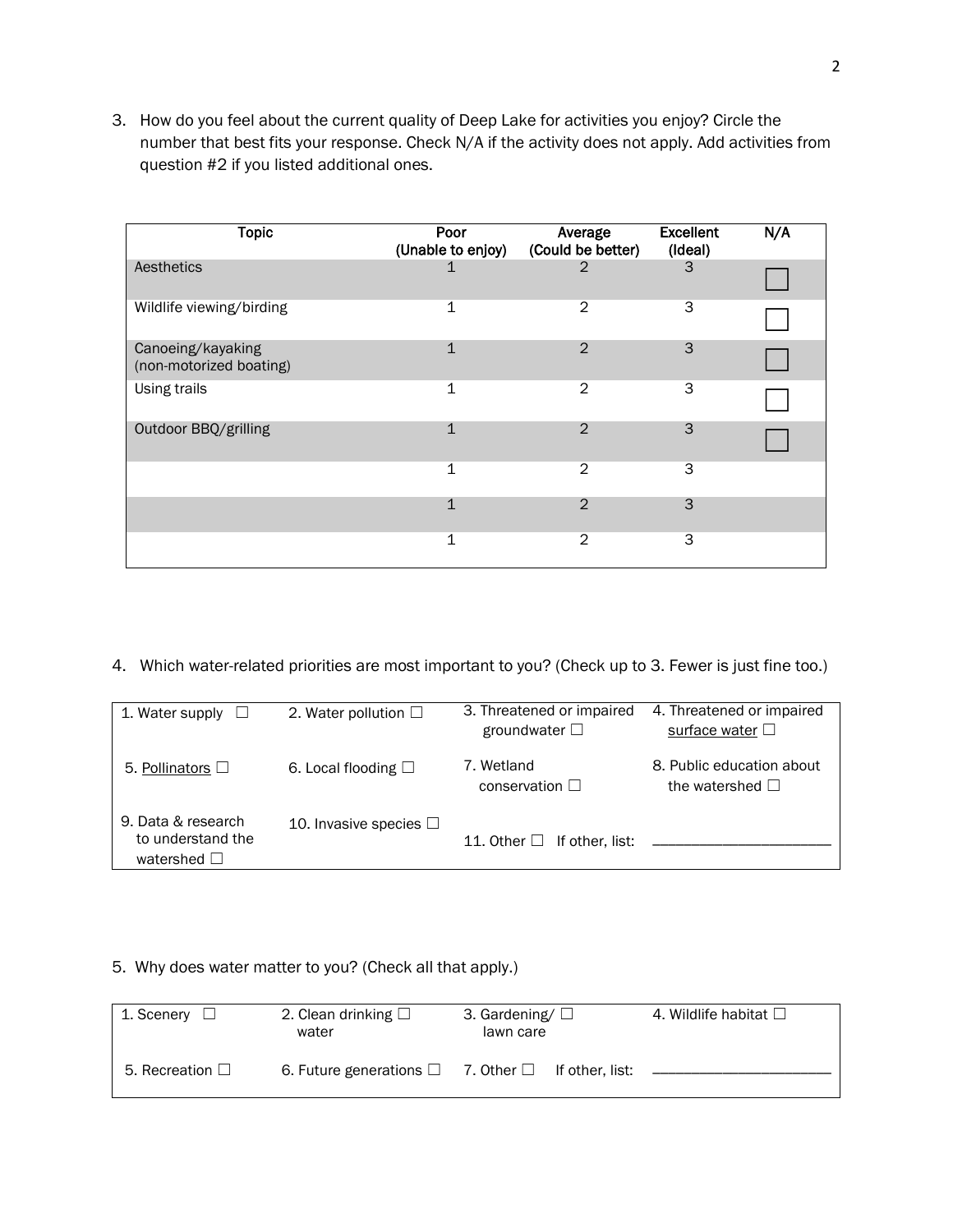6. For each question, circle the option that best reflects how you feel.

| Question                                                                                 | Options                                                             |                      |                                                           |                                                             |                                                                              |
|------------------------------------------------------------------------------------------|---------------------------------------------------------------------|----------------------|-----------------------------------------------------------|-------------------------------------------------------------|------------------------------------------------------------------------------|
| a. How familiar are you<br>with local water issues?                                      | Not at all                                                          | A little             | Average                                                   | Above<br>average                                            | Very familiar                                                                |
| b. What barriers might<br>prevent you from<br>engaging in local water<br>issues?         | They're<br>confusing                                                | Time<br>constraints  | Not enough<br>experience                                  | Not sure<br>where to<br>look                                | Don't see<br>the point                                                       |
| c. How involved are you<br>in doing activities that<br>improve local water<br>resources? | None<br>No time. or<br>don't feel that<br>it's my<br>responsibility | Low<br>I do a little | Medium<br>I do my part<br>within my<br>regular<br>routine | High<br>I am doing<br>specific<br>activities &<br>at my max | Very high<br>I am doing<br>specific<br>activities &<br>willing to do<br>more |

7. What is your highest priority regarding future management of Deep Lake?

8. What additional questions/concerns do you think we should be aware of with respect to Deep Lake, management, or status of the lake?

*Thank you for completing this survey! We value your time and appreciate your responses. If you would like to know more about Deep Lake, visit* http://www.vlawmo.org/waterbodies/lake-Deep/

*We enjoy working with volunteers and welcome your involvement. If you would like to sign up to become a volunteer, visit:* <http://www.vlawmo.org/get-involved/volunteer/>

*We invite you to join our mailing list, and follow us on Facebook and Twitter @VLAWMO. Sign up to receive our seasonal newsletter at the bottom of the VLAWMO homepage to stay up-to-date on watershed news. If you would like to get in touch, contact our Program Development Coordinator: Dawn Tanner*  [dawn.tanner@vlawmo.org](mailto:dawn.tanner@vlawmo.org) *or 651-204-6074.*